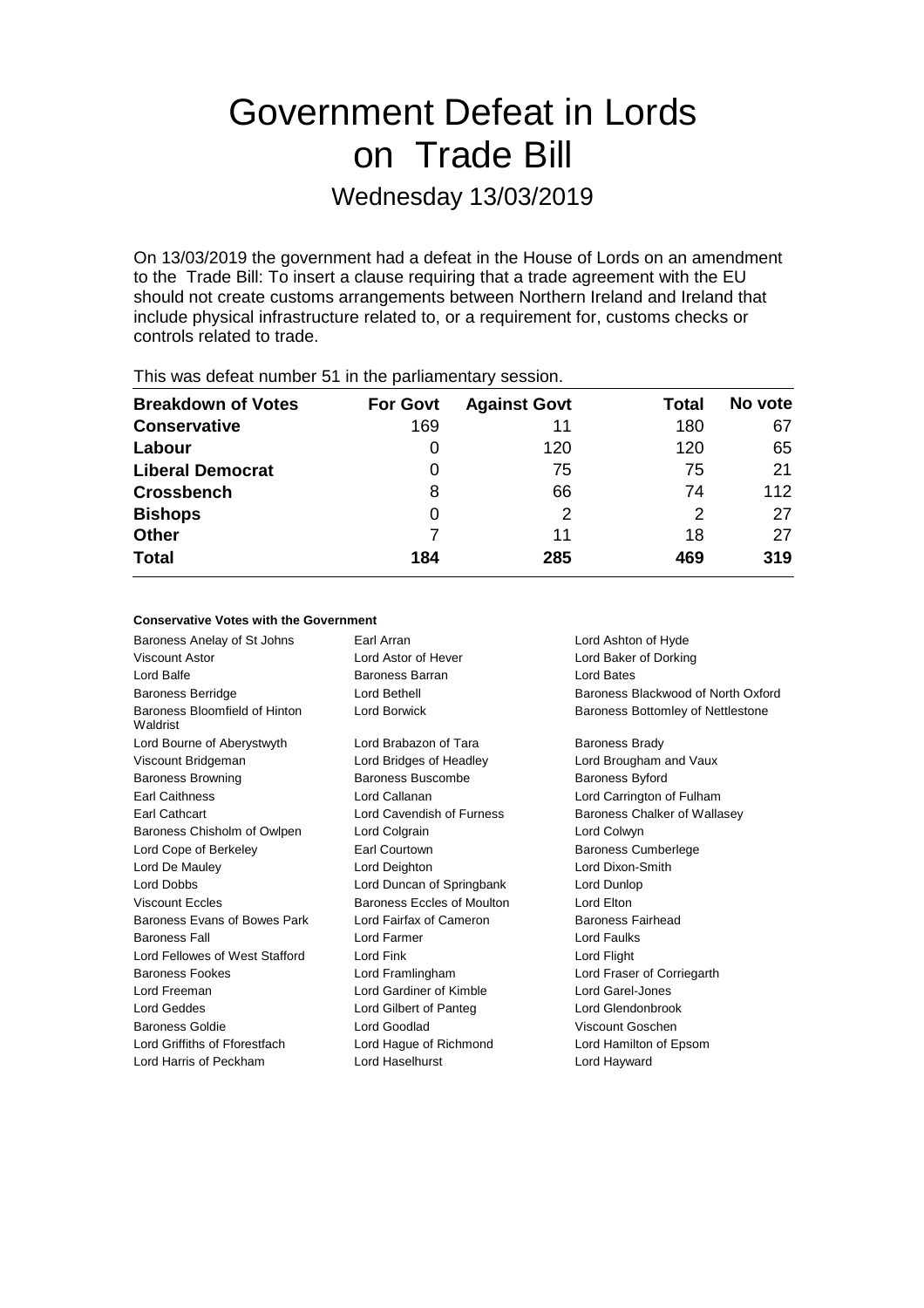Lord Holmes of Richmond **Earl Home** Earl Home **Baroness Hooper** Lord Horam Lord Howard of Rising Earl Howe Lord Howell of Guildford Lord Hunt of Wirral Lord James of Blackheath Baroness Jenkin of Kennington Lord Jopling Lord Keen of Elie Lord King of Bridgwater Lord Kirkham Lord Kirkhope of Harrogate Lord Lamont of Lerwick Lord Lord Lang of Monkton Lord Lansley Lord Leigh of Hurley **Lord Lexden** Lord Lexden **Lord Lord Lilley** Earl Lindsay Lord Lingfield Earl Liverpool Lord Lucas Lord MacGregor of Pulham Market Lord Mackay of Clashfern Lord Mancroft **Baroness Manzoor Baroness Manzoor** Lord Marland Lord Marlesford Lord Maude of Horsham Lord McColl of Dulwich Baroness McGregor-Smith Lord McInnes of Kilwinning Baroness McIntosh of Pickering Baroness Meyer **Baroness Mortis Community** Duke of Montrose **Baroness Morris of Bolton** Lord Naseby **Baroness Neville-Jones** Baroness Neville-Rolfe Baroness Nicholson of Winterbourne Baroness Noakes Lord Norton of Louth Lord O'Shaughnessy Baroness O'Cathain Lord Palumbo Lord Pickles **Baroness Pidding** Lord Popat Lord Porter of Spalding Lord Price Lord Randall of Uxbridge Lord Reay **Baroness Redfern Constructed Ribeiro Lord Ribeiro** Viscount Ridley Lord Risby Lord Robathan Baroness Rock Lord Rotherwick Lord Sassoon Baroness Sater **Baroness Scott of Bybrook** Baroness Seccombe Lord Selkirk of Douglas Lord Sheikh Lord Sherbourne of Didsbury Lord Shinkwin **Lord Smith of Hindhead** Baroness Stedman-Scott Lord Strathclyde Baroness Stroud Baroness Sugg Lord Suri Lord Swinfen Lord Taylor of Holbeach Lord Tebbit Lord Trefgarne Viscount Trenchard Lord Trimble Lord True Viscount Ullswater Baroness Vere of Norbiton Baroness Verma Lord Vinson Lord Wakeham Lord Wei Lord Whitby Baroness Williams of Trafford Baroness Wyld Lord Young of Cookham Viscount Younger of Leckie

Baroness Helic Lord Henley Lord Hodgson of Astley Abbotts

#### **Conservative Votes against the Government**

Baroness Altmann **Lord Bowness** Lord Cooper of Windrush Lord Green of Hurstpierpoint Lord Livingston of Parkhead Lord Northbrook Earl Selborne Lord Tugendhat Duke of Wellington Baroness Wheatcroft **Lord Willetts** 

### **Labour Votes with the Government**

### **Labour Votes against the Government**

Baroness Andrews **Baroness Armstrong of Hill Top** Baroness Bakewell Lord Bassam of Brighton Lord Beecham Lord Berkeley Lord Blunkett Lord Bradley Lord Brooke of Alverthorpe Lord Brookman **Lord Browne of Ladyton** Baroness Bryan of Partick Lord Campbell-Savours **Lord Carter of Coles** Baroness Chakrabarti Viscount Chandos Lord Christopher Lord Clarke of Hampstead Lord Collins of Highbury **Baroness Crawley Colling Lord Cunningham of Felling** Lord Davies of Oldham Lord Davies of Stamford Baroness Donaghy Baroness Drake Lord Dubs Lord Elder Lord Evans of Watford Lord Filkin Lord Foulkes of Cumnock Lord Giddens Lord Glasman Baroness Golding Lord Gordon of Strathblane Baroness Goudie Lord Grantchester Lord Griffiths of Burry Port Lord Grocott Lord Hain

Baroness Adams of Craigielea Lord Adonis Lord Anderson of Swansea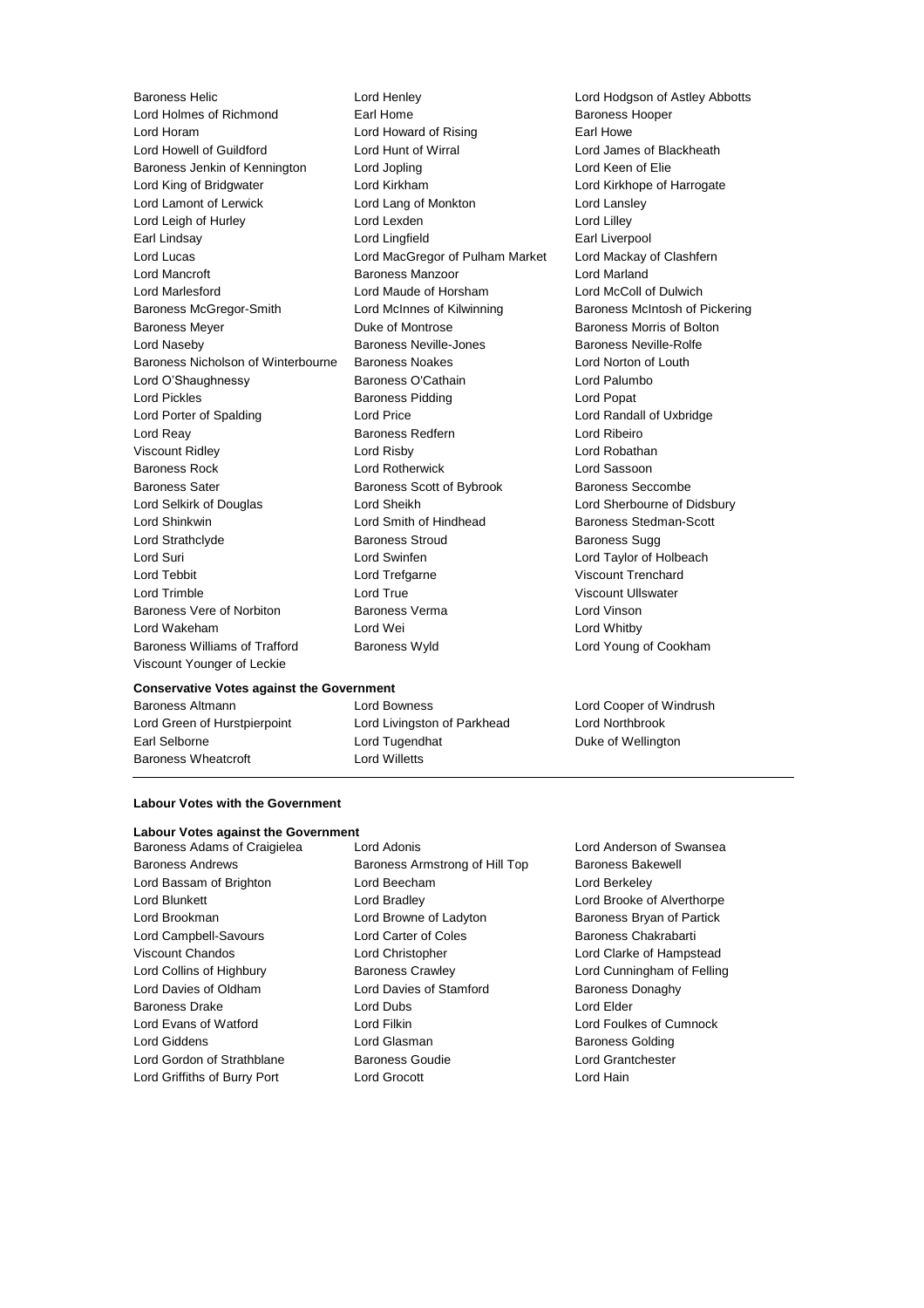Viscount Hanworth **Lord Harris of Haringey** Lord Havorth Lord Haworth Lord Haworth Cord Harris of Haringey **Cord Harris of Harris of Harris of Harris of Harris of Harris of Harris of Arris Baroness Hilter Baroness Hilter B** Baroness Healy of Primrose Hill Baroness Henig Baroness Hensen Baroness Hilton of Eggardon Lord Hollick Lord Hoyle Lord Hughes of Woodside Lord Hunt of Kings Heath Lord Hutton of Furness Lord Irvine of Lairg Baroness Jay of Paddington Baroness Jones of Whitchurch Lord Jones Lord Judd **Baroness Kennedy of Cradley** Lord Kennedy of Southwark Lord Kinnock **Baroness Kinnock of Holyhead** Lord Knight of Weymouth Baroness Lawrence of Clarendon Lord Lea of Crondall Lord Lord Lennie Lord Liddle Baroness Lister of Burtersett Lord Livermore Lord Mandelson Lord Maxton Lord McAvoy Lord McConnell of Glenscorrodale Baroness McDonagh Baroness McIntosh of Hudnall Lord McKenzie of Luton Lord McNicol of West Kilbride Lord Monks Lord Morgan Baroness Morgan of Huyton Baroness Morris of Yardley Lord Morris of Aberavon Lord Morris of Handsworth Lord Murphy of Torfaen Baroness Osamor Baroness Pitkeathley Lord Ponsonby of Shulbrede Lord Prescott **Baroness Prosser** Lord Puttnam Baroness Quin **Baroness** Quin **Lord Radice Baroness Ramsay of Cartvale** Baroness Rebuck Lord Reid of Cardowan Lord Rooker Lord Sawyer **Baroness Sherlock** Viscount Simon Baroness Smith of Basildon Lord Smith of Leigh Lord Snape Lord Soley Lord Stevenson of Balmacara Lord Stone of Blackheath Lord Tomlinson Lord Touhig Lord Tunnicliffe Lord Turnberg **Baroness Warwick of Undercliffe** Lord Watson of Invergowrie Lord West of Spithead **Baroness Wheeler** Baroness Wheeler **Baroness Whitaker** Lord Whitty Lord Williams of Elvel Lord Wills Lord Winston Lord Wood of Anfield Lord Woolmer of Leeds

### **Liberal Democrat Votes with the Government**

**Liberal Democrat Votes against the Government** Lord Addington **Lord Alderdice** Baroness Bakewell of Hardington

Baroness Bonham-Carter of Yarnbury Baroness Bowles of Berkhamsted Lord Bradshaw Baroness Brinton Lord Bruce of Bennachie Lord Burnett Baroness Burt of Solihull Lord Campbell of Pittenweem Lord Chidgey Lord Clement-Jones Lord Cotter Lord Cotter Lord Dholakia Baroness Featherstone Lord Foster of Bath Lord Fox Baroness Garden of Frognal Lord German **Earl Glasgow** Lord Goddard of Stockport Lord Greaves **Baroness Grender** Baroness Grender Baroness Hamwee Baroness Harris of Richmond Baroness Humphreys Lord Hussain Baroness Hussein-Ece Baroness Janke Baroness Jolly Lord Jones of Cheltenham Baroness Kramer Baroness Ludford Lord Marks of Henley-on-Thames Lord McNally Lord Newby Baroness Northover Lord Oates Lord Paddick **Lord Palmer of Childs Hill** Baroness Pinnock Lord Purvis of Tweed Baroness Randerson Lord Redesdale Lord Scriven **Baroness Sheehan** Lord Shipley Lord Shutt of Greetland **Baroness Smith of Newnham** Lord Stephen Lord Stoneham of Droxford Lord Storey Lord Stunell Baroness Suttie Lord Taverne Lord Taylor of Goss Moor Lord Teverson **Baroness Thomas of Winchester** Lord Thomas of Gresford **Baroness Thornhill Lord Tope Lord Tope Lord Tyler Lord Tyler** Baroness Tyler of Enfield Lord Wallace of Tankerness Lord Wallace of Saltaire Baroness Walmsley Lord Willis of Knaresborough Lord Wrigglesworth

Baroness Barker Lord Beith Baroness Benjamin

Mandeville Lord Rennard Lord Rodgers of Quarry Bank Baroness Scott of Needham Market